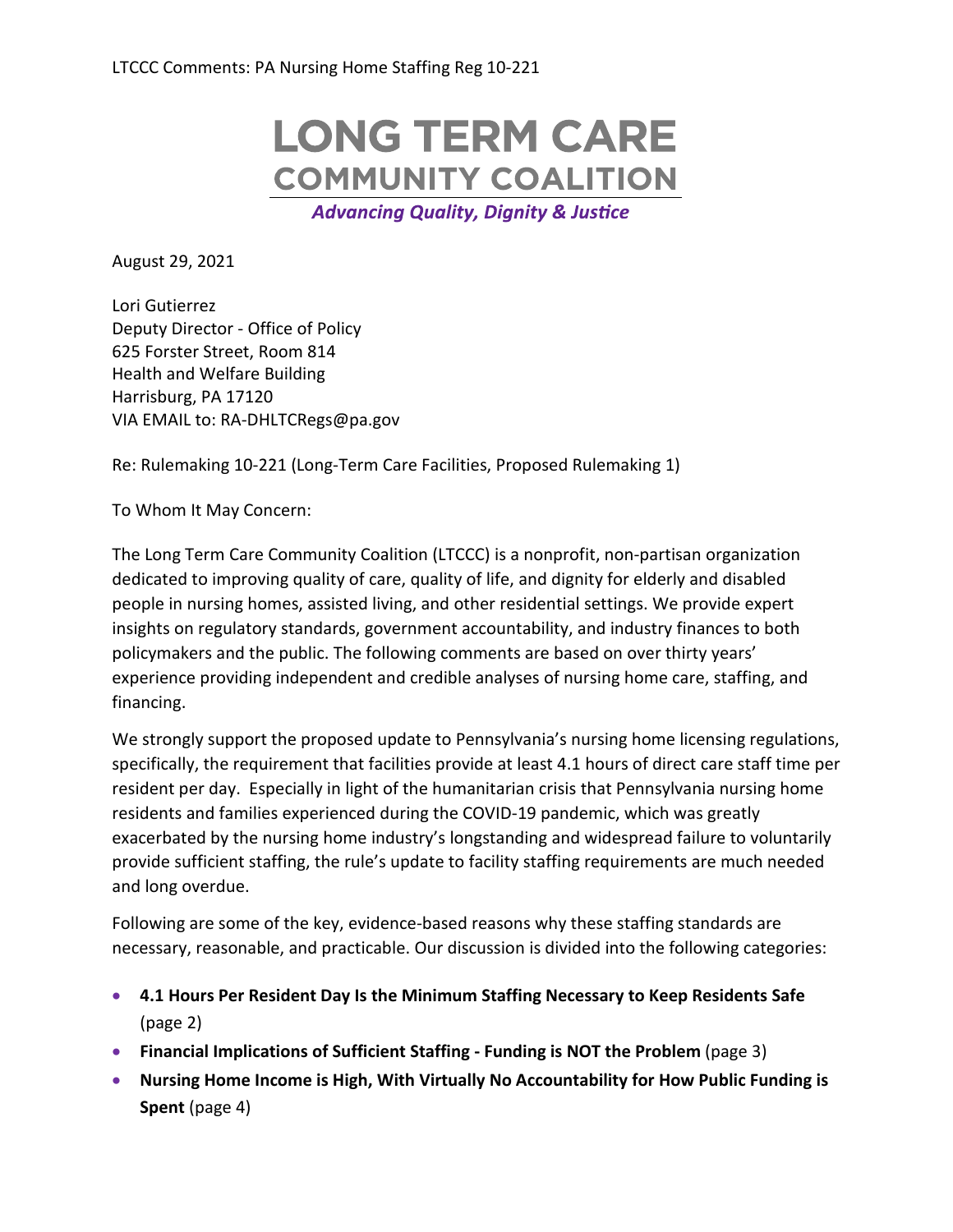## **4.1 Hours Per Resident Day Is the Minimum Staffing Necessary to Keep Residents Safe**

A landmark federal study, published in 2001, identified 4.1 hours of nursing staff time per resident per day (HPRD) as necessary to meet the clinical needs of the typical nursing home resident. That number has, essentially, been the benchmark for close to two decades.<sup>1</sup> While 4.1 HPRD or higher does not guarantee high quality care or decent living conditions, staffing below 4.1 HPRD is an indicator that a facility's residents are at higher risk of abuse and neglect, and that the public may not be getting the level of services that we are paying the nursing home to provide.

Since it has been close to 20 years since the 2001 study was undertaken, further study on staffing would be useful. However, the results would inevitably indicate that more than 4.1 HPRD is needed. Why?

- The 2001 study did not assess how much nursing staff is needed to meet the quality of life and basic dignity needs that every human being has and which providers are paid – and contractually agree – to provide;
- The study was not focused on measuring the staffing levels necessary to provide the quality of care specifically required by federal regulations; and
- The facilities selected for the study were not required to be providing "high quality of care."

Unsurprisingly, other studies have indicated that 4.1 HPRD is a low baseline. In 2000, several experts found that "[m]inimum total number of direct nursing care staff is 4.13 hr per resident day. Total administrative and direct and indirect nursing hours is 4.55 hr per resident day. Staffing must be ADJUSTED UPWARD for residents with higher nursing care needs."[2](#page-1-1) 

A 2016 study, focused only on nurse aide (CNA) care staffing needs, found that residents need 2.8 to 3.6 HPRD of CNA care, on average, to keep rate of care omissions below 10%.<sup>3</sup> That is approximately 20% higher than the CNA time identified in the 2001 federal study.<sup>[4](#page-1-3)</sup>

<span id="page-1-0"></span><sup>1</sup> Abt Associates (Prepared for the Centers for Medicare and Medicaid Services), *Appropriateness of Minimum Nurse Staffing Ratios in Nursing Homes*, Report To Congress: Phase II Final (December 2001). Available at [https://theconsumervoice.org/uploads/files/issues/CMS-Staffing-Study-Phase-II.pdf.](https://theconsumervoice.org/uploads/files/issues/CMS-Staffing-Study-Phase-II.pdf)

<span id="page-1-1"></span><sup>&</sup>lt;sup>2</sup> Harrington, C., et. al., "Experts Recommend Minimum Nurse Staffing Standards for Nursing Facilities in the United States," *The Gerontologist,* Vol. 40, No. 1, 5-16 (2000). [Emphasis in original.]

<span id="page-1-2"></span><sup>3</sup> Schnelle, J., et. al., "Determining Nurse Aide Staffing Requirements to Provide Care Based on Resident Workload: A Discrete Event Simulation Model," *JAMDA* 17 (2016) 970e977.

<span id="page-1-3"></span><sup>4</sup> The 2001 Abt study identified an upper range of 2.8 CNA HPRD. We subtracted 2.8 from the upper range of the 2016 Schnelle study, 3.6, resulting in .8 which is 22% of 3.6.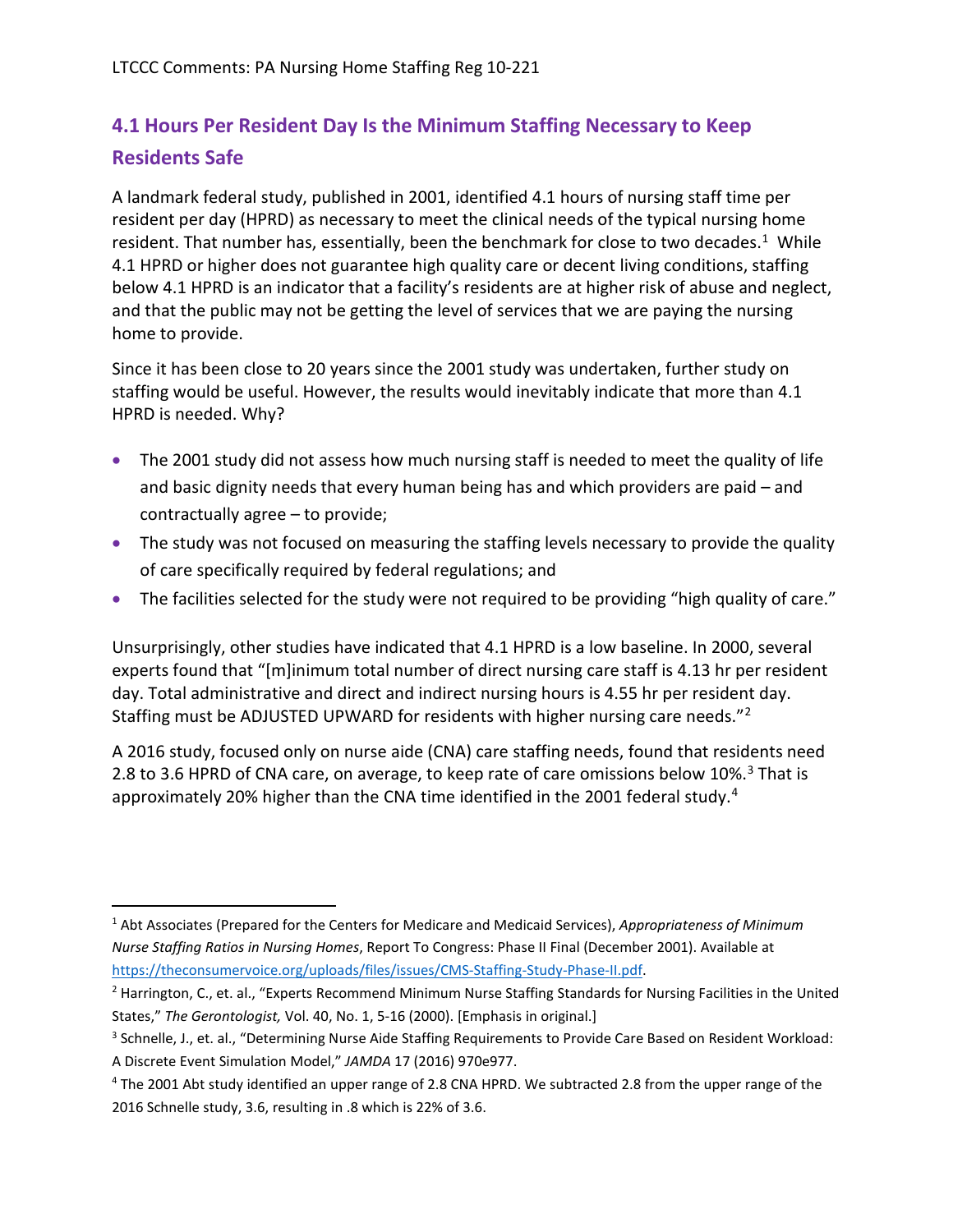### **Financial Implications of Sufficient Staffing - Funding is NOT the Problem**

#### **Private Enterprises Continue to See PA Nursing Homes as Valuable & Profitable**

We continue to see private, for-profit companies buying up nursing homes in Pennsylvania. In 2015, *The New York Times* reported on the "bull market" for nursing homes, noting that "[s]ale prices of nursing homes averaged \$76,500 per bed last year — the second consecutive year of record-breaking prices....<sup>[5](#page-2-0)</sup> We do not believe that these individuals, for-profit companies, LLCs, etc… are gobbling up nursing homes in Pennsylvania so that they can lose money as a result.

#### **One-Third of Medicare Short-Term Rehab Residents are Harmed**

A 2014 Office of Inspector General study, *Adverse Events in Skilled Nursing Facilities: National Incidence Among Medicare Beneficiaries*, [6](#page-2-1) found that an astonishing one-third of residents who went to a nursing home for short-term care were harmed within an average of 15.5 days, and that almost 60% of that harm was preventable and likely attributable to poor care.

This is particularly striking because Medicare reimbursement rates are extremely high. The nonpartisan Medicare Payment Advisory Commission (MedPAC) has reported that nursing homes are overpaid by the Medicare program and have enjoyed margins exceeding 10% for more than 15 consecutive years.<sup>[7](#page-2-2)</sup> Why can't nursing homes take care of these highly profitable patients? What are the implications for our elderly residents, particularly the majority of residents who have dementia?

## **Nursing Home Income is High, With Virtually No Accountability for How Public Funding is Spent**

Nursing home providers and trade associations claim that Medicaid rates are inadequate and [less than the cost of actual care,](https://skillednursingnews.com/2019/03/as-medicaid-rates-lag-behind-costs-nursing-home-bills-skyrocket/) which then leads providers to [leverage other payor sources,](https://www.nic.org/blog/medicaid-reimbursement-rates-draw-attention/) such as Medicare and private pay. The industry also blames low Medicaid rates for substandard care, low staffing, and poor wages. However, recent studies suggest that for-profit facilities [have maximized profits](https://www.npr.org/2020/10/22/918432908/for-profit-nursing-homes-pleas-for-government-money-brings-scrutiny) for owners and investors while skimping on resident care.

- Medicaid rates have [steadily increased in the past decade,](https://nursinghome411.org/wp-content/uploads/2019/06/LTCCC-Center-for-Medicare-Advocacy-Nursing-Home-Alert-June-2019.pdf) rising 12.6% since 2012, according to the [National Investment Center for Seniors Housing & Care \(NIC\).](https://www.nic.org/blog/medicaid-reimbursement-rates-draw-attention/)
- Nursing homes received an average of [\\$214 per resident per day](https://info.nic.org/hubfs/NIC_MAP_Data_Service_Skilled_Nursing_Annual_Report_2019.pdf?hsCtaTracking=e134b7ca-4ed4-48e2-b244-3557a1a69bcf%7C243a2520-314f-4dbb-b765-46a7f0bf2649) in Medicaid funding in 2019, a 2.2% increase from 2018.

<span id="page-2-0"></span><sup>5</sup> Thomas, Katie, "In Race for Medicare Dollars, Nursing Home Care May Lag," *The New York Times* (April 14, 2015). Available a[t https://www.nytimes.com/2015/04/15/business/as-nursing-homes-chase-lucrative-patients-quality](https://www.nytimes.com/2015/04/15/business/as-nursing-homes-chase-lucrative-patients-quality-of-care-is-said-to-lag.html)[of-care-is-said-to-lag.html.](https://www.nytimes.com/2015/04/15/business/as-nursing-homes-chase-lucrative-patients-quality-of-care-is-said-to-lag.html) 

<span id="page-2-1"></span><sup>&</sup>lt;sup>6</sup> Available at [https://oig.hhs.gov/oei/reports/oei-06-11-00370.asp.](https://oig.hhs.gov/oei/reports/oei-06-11-00370.asp) Six percent of those who were harmed died, and more than half were rehospitalized.

<span id="page-2-2"></span><sup>7</sup> See [http://www.medpac.gov.](http://www.medpac.gov/)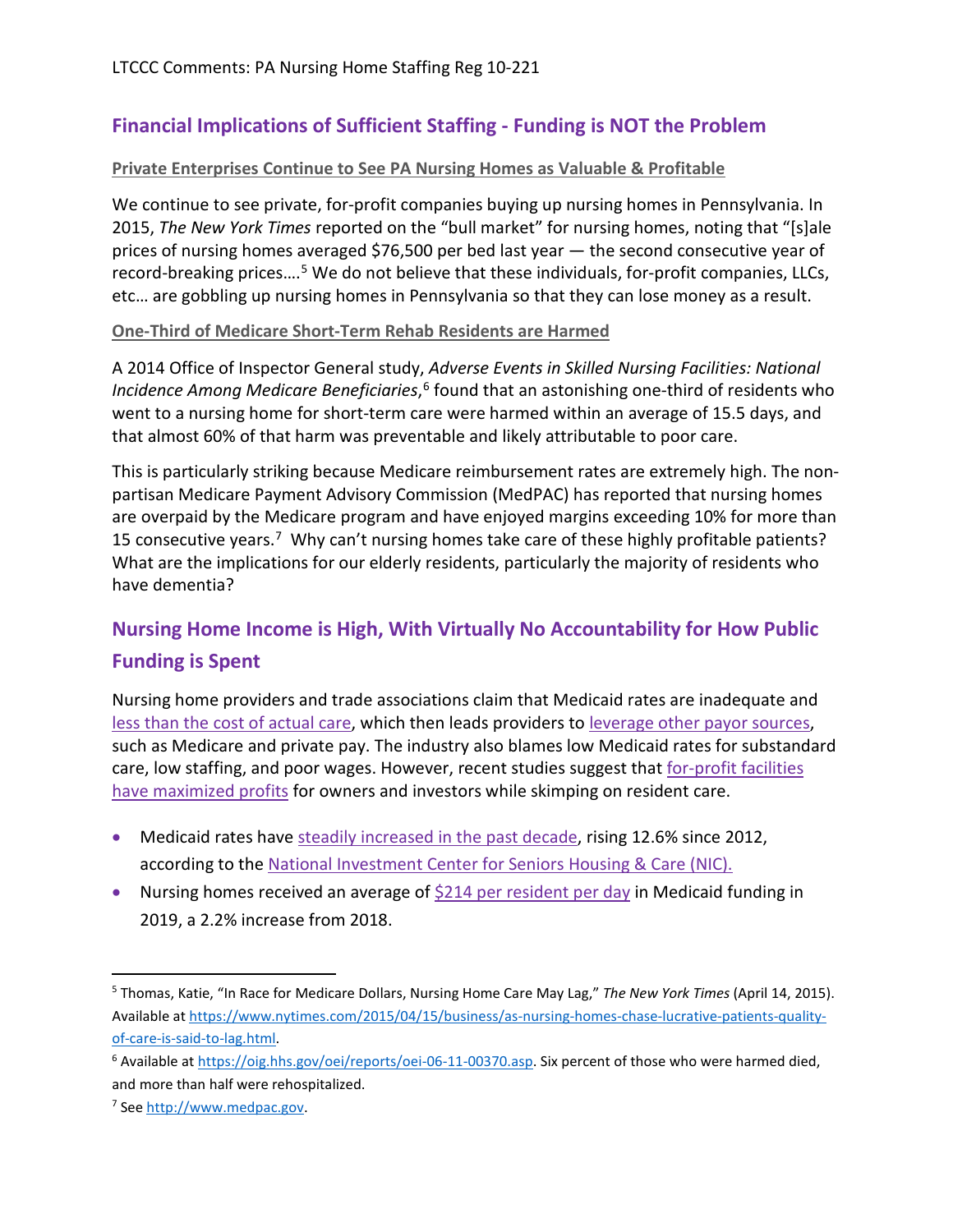- An NIC report with data through September 2020 shows a national average reimbursement [rate of \\$235,](https://info.nic.org/hubfs/NICMAP_Skilled_Nursing_Report_09_2020.pdf?hsCtaTracking=2f74d4fb-e6d5-4eb3-992a-ca74b6c49bb0%7Cdf182dbd-ffc8-4f97-bd29-4bc93fc3ce2c) though this \$21 increase from 2019 is likely a [COVID-related boost.](https://www.mcknights.com/news/states-using-medicaid-to-provide-lifeline-for-providers-association-reports/)
- Although industry leaders claim that nursing homes are [losing money](https://www.witf.org/2018/11/28/profits-over-patients-advocates-say-theres-a-reason-bad-nursing-homes-dont-improve/) on Medicaid residents and blame [closures and financial struggles on low reimbursement rates,](https://skillednursingnews.com/2019/03/as-medicaid-rates-lag-behind-costs-nursing-home-bills-skyrocket/) typical [nursing](https://www.nytimes.com/2018/01/02/business/nursing-homes-care-corporate.html)  [home profits are in the 3 to 4 percent range,](https://www.nytimes.com/2018/01/02/business/nursing-homes-care-corporate.html) according to Bill Ulrich, a nursing home financial consultant.
- In addition to these stated profits[, most nursing homes](https://www.nytimes.com/2018/01/02/business/nursing-homes-care-corporate.html)  ["outsource a wide variety of](https://www.nytimes.com/2018/01/02/business/nursing-homes-care-corporate.html)  [goods and services](https://www.nytimes.com/2018/01/02/business/nursing-homes-care-corporate.html) to companies in which they have a financial interest or that they control." This practice, called relatedparty transactions, can be used to "siphon off higher profits, which are not recorded on the nursing home's accounts," giving



Source: NIC MAP Data Service

the false impression that a nursing home has low profits or is losing money. The money doled out in these related-party transactions is effectively hidden, since state Medicaid cost reports generally only account for the nursing home operating company of record, and do not include profits going to the management, property, parent, staffing, and other companies that have the same owners or investors.

**Lack of Accountability.** Bolstered by government funding, providers are raking in profits while [facing](https://www.washingtonpost.com/business/2020/11/27/nursing-home-incentives/)  [limited accountability](https://www.washingtonpost.com/business/2020/11/27/nursing-home-incentives/) for how they utilize Medicaid funds. Though not illegal, operators too often [utilize](https://nursinghome411.org/joint-statement-medical-loss-ratios-for-nursing-homes-protecting-residents-and-public-funds/)  [Medicare and Medicaid](https://nursinghome411.org/joint-statement-medical-loss-ratios-for-nursing-homes-protecting-residents-and-public-funds/) funds by using public reimbursement to cover company salaries, administrative costs, and other non-direct care services. Without transparency and accountability, determining the extent to which Medicaid rates cover the costs of care for Medicaid nursing home residents is simply not possible. Providers must be hel[d accountable for their](https://skillednursingnews.com/2020/05/as-regulators-mull-new-rules-nursing-homes-must-embrace-ownership-transparency/) 

**"Just enough is spent on Medicaid residents to keep state inspectors satisfied, while, at the same time, Medicare patients are not given the full value of their insurance coverage."**

– Will Englund and Joel Jacobs, *The Washington Post*

[finances](https://skillednursingnews.com/2020/05/as-regulators-mull-new-rules-nursing-homes-must-embrace-ownership-transparency/) in order to safeguard residents from owners and operators who prioritize profits by cutting back on essential nurse staffing to levels that are, too often, dangerous for both residents and caregivers.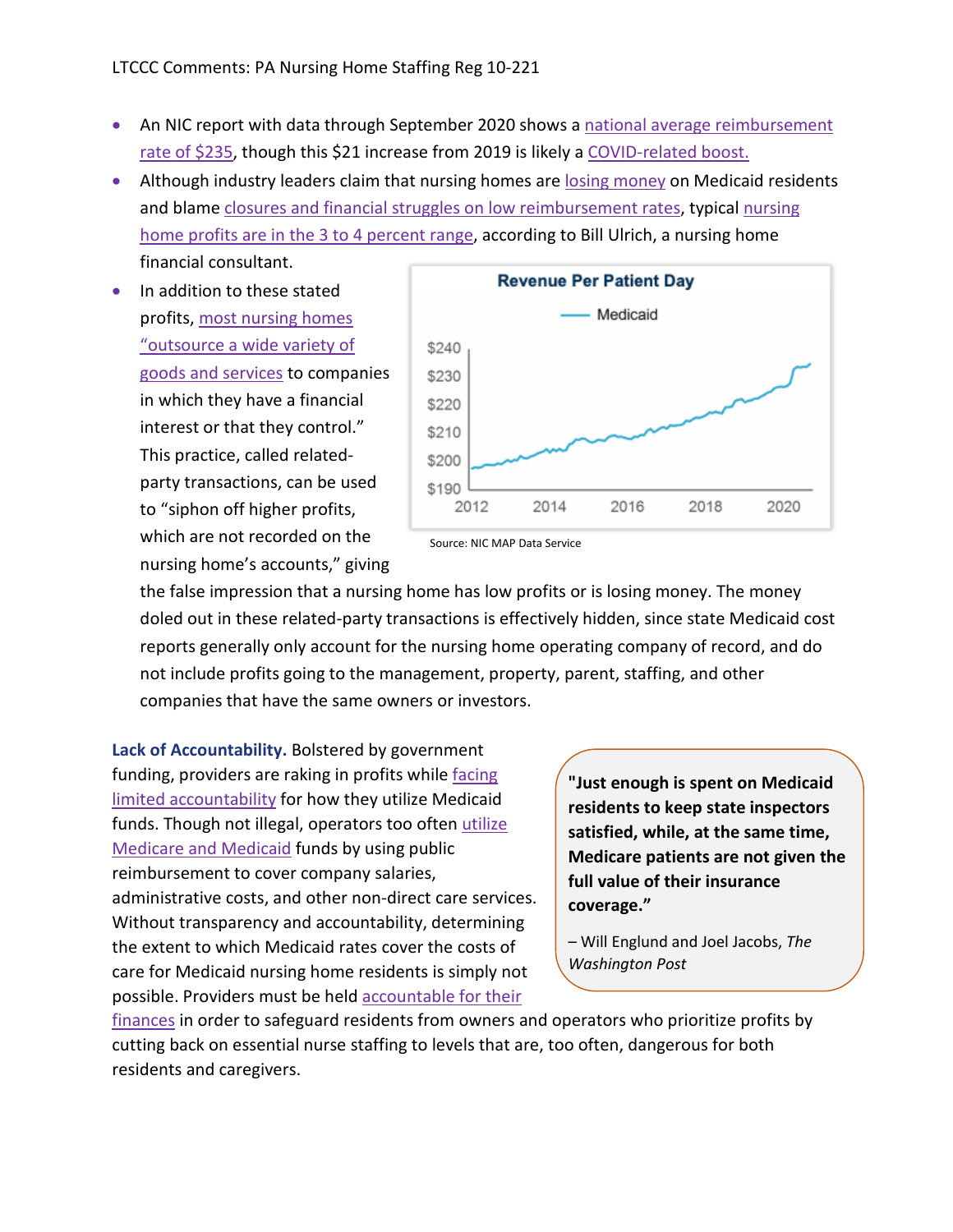**Medicaid & COVID.** As a result of the COVID-19 pandemic, nursing homes have received [additional Medicaid reimbursement](https://www.mcknights.com/news/additional-medicaid-increases-around-country-provide-cushion-for-providers-during-pandemic/) to assist with PPE, testing, staffing, and other expenses. For example, in [Washington state,](https://skillednursingnews.com/2020/08/state-with-first-covid-19-outbreak-rolls-back-medicaid-boost-for-nursing-homes-needless-deaths-will-rise/) home to the first major nursing home outbreak, the Medicaid rate increased \$29 per resident per day in May, retroactive to February 1, 2020. Although the steep increase was temporary and dropped in July, the rate remains a \$5 increase from the pre-COVID rate. These additional Medicaid reimbursement rates are on top of the hundreds of [thousands of dollars](https://skillednursingnews.com/2020/12/medpac-nursing-homes-on-solid-financial-ground-despite-covid-medicare-boost-poor-approach/?utm_source=Skilled+Nursing+News&utm_campaign=5bd07cf313-EMAIL_CAMPAIGN_2020_12_07_09_51_COPY_01&utm_medium=email&utm_term=0_0eef5a402c-5bd07cf313-394233) and more that nursing homes have received in federal government funding throughout the pandemic. It is in the public interest to know how facilities have used the [increased Medicaid funding](https://www.leadingage.org/regulation/states-leverage-medicaid-provide-nursing-homes-lifeline-through-covid-19) through the COVID pandemic. This funding should be used for providing resident care and not for profits and administrative costs.

- On March 18, 2020 the [Families First Coronavirus](https://skillednursingnews.com/2020/03/coronavirus-briefs-22-confirmed-cases-at-ill-nursing-home-financing-remains-fluid/)  [Response Act](https://skillednursingnews.com/2020/03/coronavirus-briefs-22-confirmed-cases-at-ill-nursing-home-financing-remains-fluid/) boosted the federal government's Medicaid match by 6.2 percentage points and thus increased reimbursements for long-term care.
- On March 27, 2020 the Coronavirus Aid, Relief, and Economic Security Act (CARES) were passed, providing a total of [\\$175 billion](https://www.hhs.gov/about/news/2020/05/22/hhs-announces-nearly-4.9-billion-distribution-to-nursing-facilities-impacted-by-covid19.html) in Provider Relief Funds to prevent, prepare for, and respond to the coronavirus.
- On August 7, 2020, HHS announced a \$5 billion [distribution](https://www.hhs.gov/about/news/2020/08/07/hhs-announces-allocations-of-cares-act-provider-relief-fund-for-nursing-homes.html#:%7E:text=HHS%20Announces%20Allocations%20of%20CARES%20Act%20Provider%20Relief%20Fund%20for%20Nursing%20Homes,-The%20Department%20of&text=The%20%245%20billion%20distribution%20will,those%20establishing%20COVID%20isolation%20facilities.) to nursing facilities.

**Over \$21 billion – more than \$1.5 million each on average – in emergency assistance was distributed to America's nursing homes so far during the COVID-19 pandemic**

– CMS

- As of September 2020, nursing homes had received over [\\$21 billion](https://www.cms.gov/newsroom/press-releases/independent-nursing-home-covid-19-commission-findings-validate-unprecedented-federal-response) in emergency assistance including direct relief and fully forgivable loans.
- In September, HHS issued guidance that prohibited providers "from using PRF payments" to become more profitable than they were pre-pandemic"
- In October 2020[, HHS issued guidance](https://www.hhs.gov/sites/default/files/reporting-requirements-policy-update.pdf) explicitly reversing the September policy thus allowing nursing homes to compensate for lost revenues
- HHS announced [\\$333 million](https://www.hhs.gov/about/news/2020/10/28/trump-administration-distributes-incentive-payments-to-nursing-homes-curbing-covid-19-deaths-and-infections.html) and [\\$523 million performance-based distributions](https://www.hhs.gov/about/news/2020/12/07/trump-administration-announces-new-half-billion-incentive-payment-distribution-to-nursing-homes.html) in October and December 2020, respectively, to nursing homes that "have shown results in their tireless work to keep their residents safe from the virus"

**Conclusion.** Nursing homes do, in fact, receive frequent increases in funding, including Medicaid reimbursement. Though Medicaid pays for the majority of nursing home services, there is virtually no transparency or accountability in respect to how facilities actually use these funds. In the absence of federal limits on diverting public funds to hide profits in contracts with related parties or in inflated administrative costs, the industry's argument that it does not